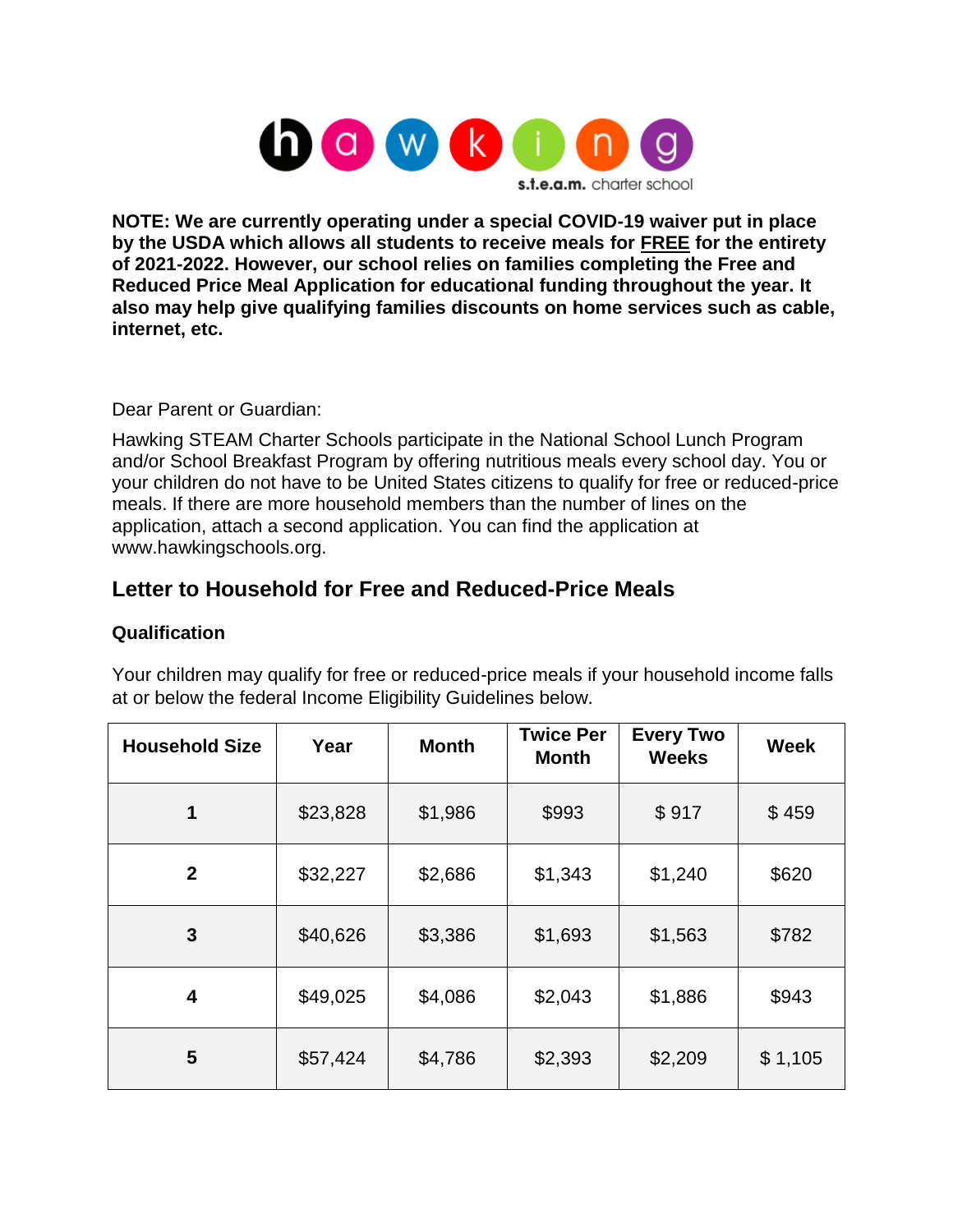| <b>Household Size</b>                       | Year     | <b>Month</b> | <b>Twice Per</b><br><b>Month</b> | <b>Every Two</b><br><b>Weeks</b> | <b>Week</b> |
|---------------------------------------------|----------|--------------|----------------------------------|----------------------------------|-------------|
| 6                                           | \$65,823 | \$5,486      | \$2,743                          | \$2,532                          | \$1,266     |
| $\overline{7}$                              | \$74,222 | \$6,186      | \$3,093                          | \$2,855                          | \$1,428     |
| 8                                           | \$82,621 | \$6,886      | \$3,443                          | \$3,178                          | \$1,589     |
| For each<br>additional family<br>member add | \$8,399  | \$700        | \$350                            | \$324                            | \$162       |

## **Applying for Benefits**

An application for free or reduced-price meals cannot be reviewed unless all required fields are completed. A household may apply at any time during the school year. If you are not eligible now, but your household income decreases, household size increases, or a household member becomes eligible for CalFresh, California Work Opportunity and Responsibility to Kids (CalWORKs), or Food Distribution Program on Indian Reservations (FDPIR) benefits, you may submit an application at that time.

### **Direct Certification**

An application is not required if the household receives a notification letter indicating all children are automatically certified for free meals. If you did not receive a letter, please complete an application.

### **Verification:**

School officials may check the information on the application at any time during the school year. You may be asked to submit information to validate your income or current eligibility for CalFresh, CalWORKs, or FDPIR benefits.

### **Women, Infants, and Children (WIC) Participants**

Households that receive Special Supplemental Nutrition Program for WIC benefits, may be eligible for free or reduced-price meals by completing an application.

### **Homeless, Migrant, Runaway, and Head Start**

Children who meet the definition of homeless, migrant, or runaway, and children participating in their school's Head Start program are eligible for free meals. Please contact school officials for assistance at 619-483-3008.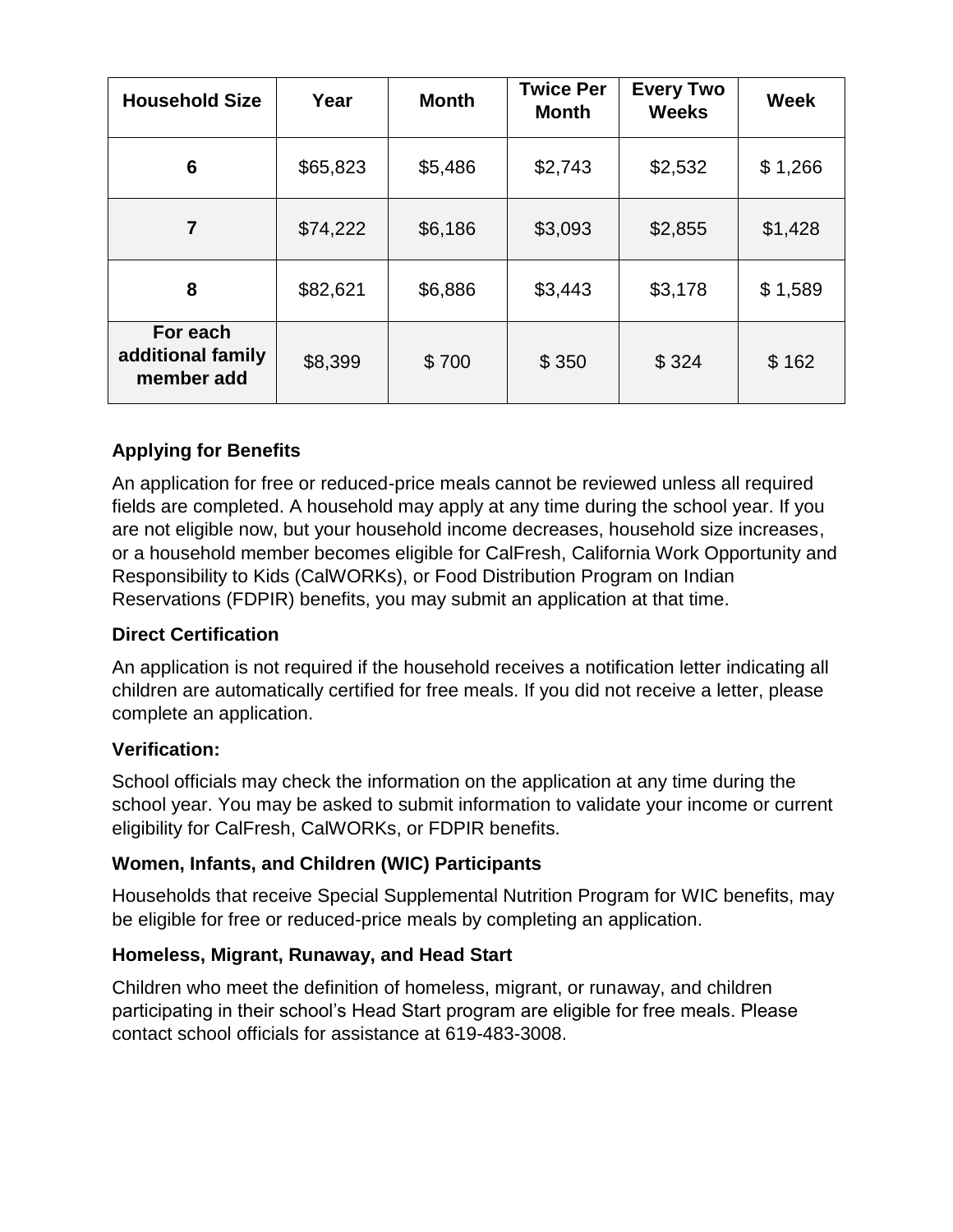## **Foster Child**

The legal responsibility must be through a foster care agency or court to qualify for free meals. A foster child may be included as a household member if the foster family chooses to apply for their nonfoster children on the same application and must report any personal income earned by the foster child. If the nonfoster children are not eligible, this does not prevent a foster child from receiving free meals.

### **Fair Hearing**

If you do not agree with the school's decision regarding your application's determination or the result of verification, you may discuss it with the hearing official. You also have the right to a fair hearing, which may be requested by calling or writing to the following: Dr. Lorena Chavez, 1275 30th Street, San Diego, CA 92154; tel. 619-483-3008.

### **Eligibility Carryover**

Your child's eligibility status from the previous school year will continue into the new school year for up to 30 operating days or until a new determination is made. When the carryover period ends, your child will be charged the full price for meals, unless the household receives a notification letter for free or reduced-price meals. School officials are not required to send a reminder or expired eligibility notices.

### **Nondiscrimination Statement**

In accordance with federal civil rights law and U.S. Department of Agriculture (USDA) civil rights regulations and policies, the USDA, its agencies, offices, and employees, and institutions participating in or administering USDA programs are prohibited from discriminating based on race, color, national origin, sex, disability, age, or reprisal or retaliation for prior civil rights activity in any program or activity conducted or funded by USDA.

Persons with disabilities who require alternative means of communication for program information (e.g., Braille, large print, audiotape, American Sign Language, etc.), should contact the agency (state or local) where they applied for benefits. Individuals who are deaf, hard of hearing, or have speech disabilities may contact USDA through the Federal Relay Service at 800-877-8339. Additionally, program information may be made available in languages other than English.

To file a program complaint of discrimination, complete the USDA Program Discrimination Complaint Form, (AD-3027) found online at [http://www.ascr.usda.gov/complaint\\_filing\\_cust.html,](http://www.ascr.usda.gov/complaint_filing_cust.html) and at any USDA office, or write a letter addressed to USDA and provide in the letter all of the information requested in the form. To request a copy of the complaint form, call 866-632-9992. Submit your completed form or letter to the USDA by (1) Mail: U.S. Department of Agriculture, Office of the Assistant Secretary for Civil Rights, 1400 Independence Avenue SW, Washington, D.C. 20250-9410; (2) Fax: 202-690-7442; or (3) Email: [program.intake@usda.gov.](mailto:program.intake@usda.gov)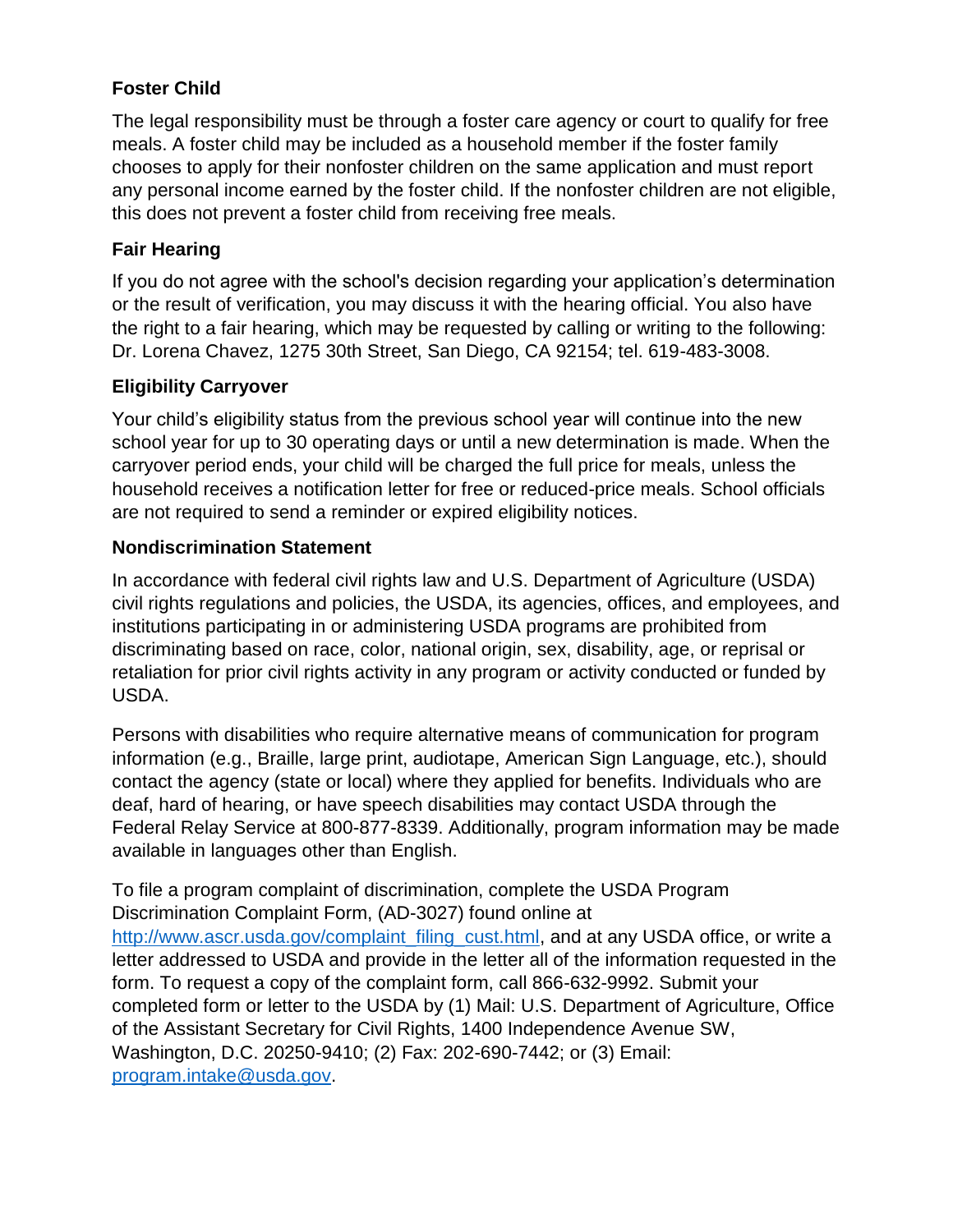# **How to Apply for Free or Reduced-Price Meals**

Complete one application per household. Please print clearly with a pen. Incomplete, illegible, or incorrect information will delay processing.

- 1. **Student Information–**Include **all students** who attend this school. Print their name (first, middle initial, last), school, grade level, and birthdate. If any student listed is a foster child, check the **Foster** box. If you are only applying for a foster child, complete STEP 1, and then continue to STEP 4. If any student listed may be homeless, migrant, or runaway, check the applicable **Homeless, Migrant, or Runaway** box and complete all **STEPS** of the application.
- 2. **Assistance Programs–**If **any** household member (child or adult) participates in CalFresh, CalWORKs, or FDPIR, then all children are eligible for free meals. Must check the applicable assistance program box, enter one case number, and then continue to STEP 4. If no one participates, skip STEP 2 and continue to STEP 3.
- 3. **Report Income for all Household Members–**Must report **gross** income (before deductions) from **all** household members (children and adults) in whole dollars. Enter **0** for any household member that does not receive income. Report the combined **gross** income for all students listed in STEP 1 and enter the appropriate pay period. Include a foster child's income if you are applying for foster and nonfoster children on the same application.

Print the names (first and last) of **all other** household members not listed in STEP 1, including yourself. Report the total **gross** income from each source and enter the appropriate pay period.

Enter the total household size (children and adults). This number **must** equal the listed household members from STEP 1 and STEP 3.

Enter the last four digits of your Social Security number (SSN). If no adult household member has a SSN, check the **NO SSN** box.

4. **Contact Information and Adult Signature –**The application must be signed by an adult household member. Print the name of the adult signing the application, contact information, and today's date.

### **Optional – Children's Ethnic and Racial Identities**

This field is optional to complete and does not affect your children's eligibility for free or reduced-price meals. Please check the appropriate boxes.

#### **Information Statement**

The Richard B. Russell National School Lunch Act requires the information on this application. You do not have to give the information, but if you do not, we cannot approve your child for free or reduced-price meals. You must include the last four digits